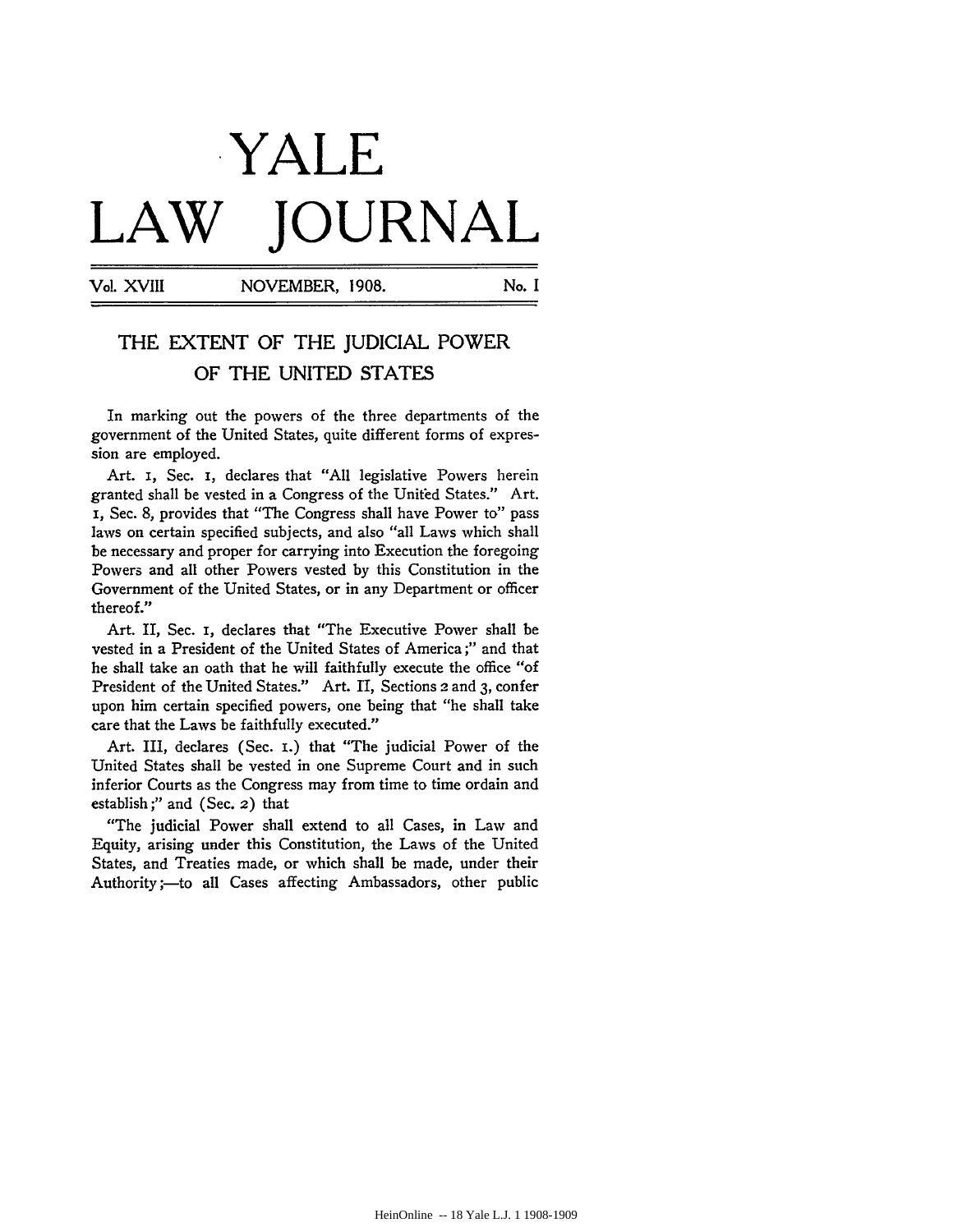Ministers and Consuls ;- to all Cases of admiralty and maritime Jurisdiction ;- to Controversies to which the United States shall be a Party *;*—to Controversies between two or more States ; between a State and Citizens of another State ;- between Citizens of different States;--between Citizens of the same State claiming Lands under Grants of different States, and between a State, or the citizens thereof, and foreign States, Citizens, or Subjects."

"In all Cases affecting Ambassadors, other public Ministers and Consuls, and those in which a State shall be Party, The Supreme Court shall have original Jurisdiction. In all the other Cases before mentioned, the Supreme Court shall have appellate Jurisdiction, both as to Law and Fact, with such Exceptions, and under such Regulations as the Congress shall make."

The Tenth Amendment provides that "The powers not delegated to the United States by the Constitution, nor prohibited by it to the States, are reserved to the States respectively, or to the people."

In legal theory, the people of the several States of the United States, by the action of a majority of the people in each State taken within that State, delegated certain powers, which either these States or peoples or the whole people of the United States had theretofore possessed, to the United States of America.

It was not clear, on the face of the Tenth Amendment, whether in the provision that the powers not so delegated were reserved to the States respectively or to the people, the word "people" meant the people of the States respectively, or the people of the United States as a whole.

The phrase "or to the people" was added to the draft of the Amendment as originally reported to the first Congress, on the motion of Roger Sherman, and without debate. He probably designed to leave what these words meant to be settled later by the courts. To have made the alternative reservation expressly to the people of the United States would have been unpalatable to the small States. To have made it expressly to the people of each State respectively would have been unpalatable to the nationalists.

In framing the Constitution of the Confederate States of America, adopted March **ii,** i86i, the language of the Tenth Amendment was incorporated, with the addition at the end of the word "thereof ;" and in the same spirit the language of the Ninth Amendment was incorporated with the addition at the end of the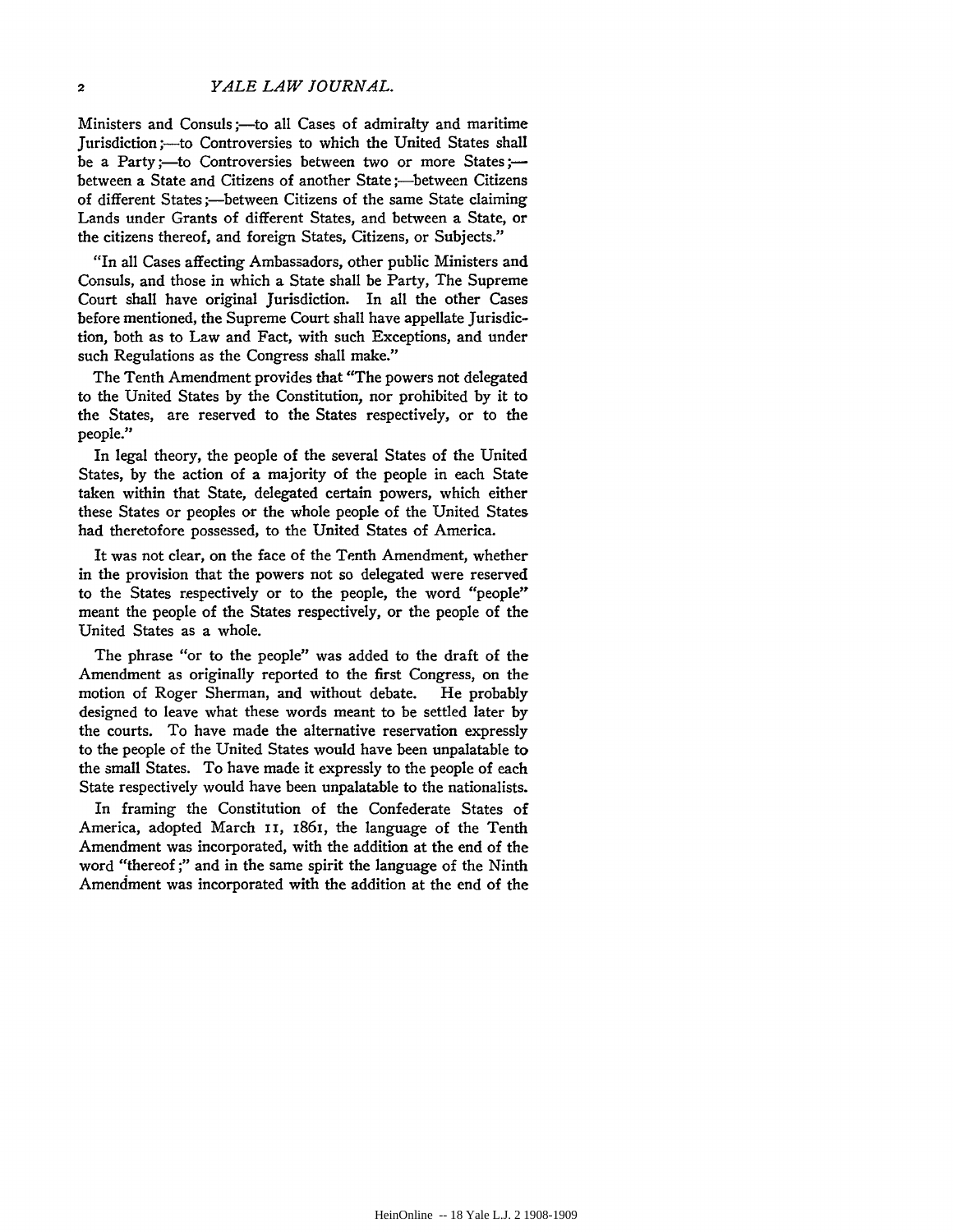words "of the several States."<sup>1</sup> It is significant that while these changes were obviously made in the interest of the "States" Rights" doctrine, no substantial alteration was introduced in following the terms of Art. III of the Constitution of the United States respecting the establishment of the judicial power.

It may safely be said that those who framed that instrument meant to have it both create and define that power, and that the people in adopting it believed that this had been done. None of those who spoke against its ratification in the State Conventions ever claimed that any judicial powers were granted except those expressly enumerated, and such as were properly incident to them. It was argued with great force that some of the enumerated powers were too broad, but no one suggested that there were other powers, inherent in sovereignty, which the government, as reconstituted, would therefore possess. Had it been suggested and generally admitted, the Constitution would, in all probability, never have been ratified.

James Wilson, in the Pennsylvania Convention, gave particular attention to the defence of the scheme of a Federal judiciary, and assumed from the outset that it made specific grants of authority. "Upon a distinct examination," he said, "of the different powers, I presume it will be found that not one of them is unnecessary. I will go farther-there is not one of them but will be discovered to be of such a nature as to be attended with very important advantages."<sup>2</sup>

The Federalist treated the subject in a similar way. In No. LXXX, after a discussion of the principles that ought *a priori* to regulate the constitution of the Federal judiciary, Publius (i. e. Hamilton) continues thus: "We will proceed to test by these principles the particular powers of which, according to the plan of the Convention, it is to be composed."

The provisions made having been then stated, he observes that "This constitutes the entire mass of the judicial authority of the United States." He then examines each provision by itself, and concludes thus:

"From this review of the particular powers of the federal judiciary, as marked out in the constitution, it appears, that they are all conformable to the principles which ought to have governed

**<sup>1</sup>** Davis, Rise and Fall of the Confederate Government, T, **672;** *Cf. ibid.,* 146, 158.

**<sup>2</sup>** Elliot's Debates, II, 486.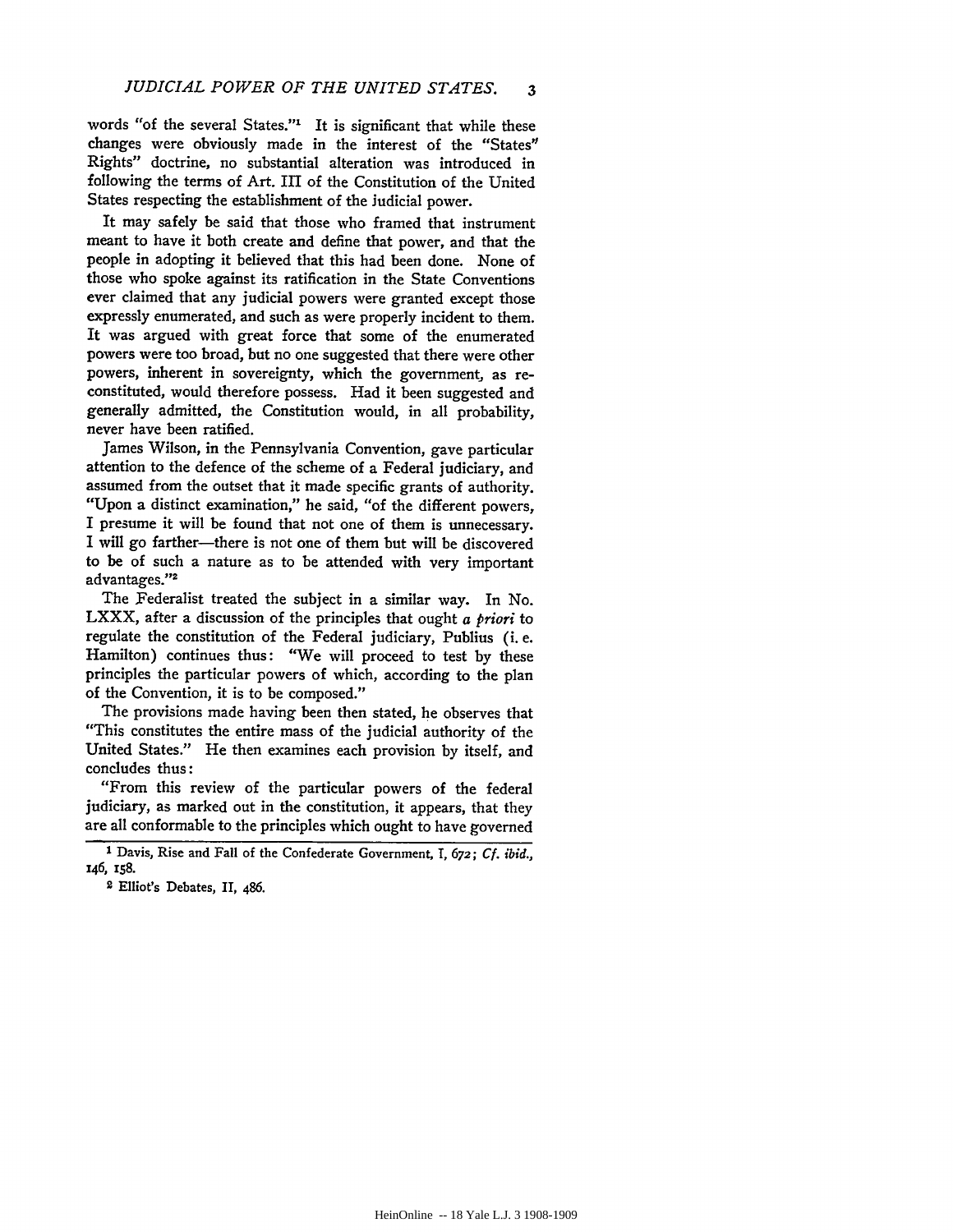the structure of that department, and which were necessary to the perfection of that system."

Continuing the discussion in No. LXXXI, he says that "The amount of the observations hitherto made on the authority of the judicial department is this: That it has been carefully restricted to those causes which are manifestly proper for the cognizance of the national judicature."

In No. LXXXIII, after remarking that Congress has only certain enumerated powers and no general legislative authority, he makes this explicit observation:

"In like manner, the authority of the federal judicatures, is declared **by** the constitution to comprehend certain cases particularly specified. The expression of those cases, marks the precise limits beyond which the federal courts cannot extend their jurisdiction; because the objects of their cognizance being enumerated, the specification would be nugatory, if it did not exclude all ideas of more extensive authority."

In Chisholm v. Georgia, Justice Jay, after premising that the preamble of the Constitution declared one of its main purposes was to "establish justice," proceeded thus:

"It may be asked, what is the precise sense and latitude in which the words 'to establish justice,' as here used, are to be understood? The answer to this question will result from" the provisions made in the Constitution on this head. They are specified in the 2d section of the **.3d** article, where it is ordained, that the judicial power- of the United States shall extend to ten descriptions of cases, viz. Ist. To all cases arising under this Constitution; because the meaning, construction, and operation of a compact ought always to be ascertained **by** all the parties, or <sup>3</sup>**by** authority derived only from one of them. *2d.* To all cases arising under the laws of the United States; because as such laws constitutionally made, are obligatory on each State, the measure of obligation and obedience ought not to be decided and fixed **by** the party from whom they are due, but **by** a tribunal deriving authority from both the parties."

Then follows a similar statement of each remaining one of the ten grants, with its justification, concluding in these words:

"Even this cursory view of the judicial powers of the United States, leaves the mind strongly impressed with the importance

<sup>3</sup> Ru. Should **or** read not?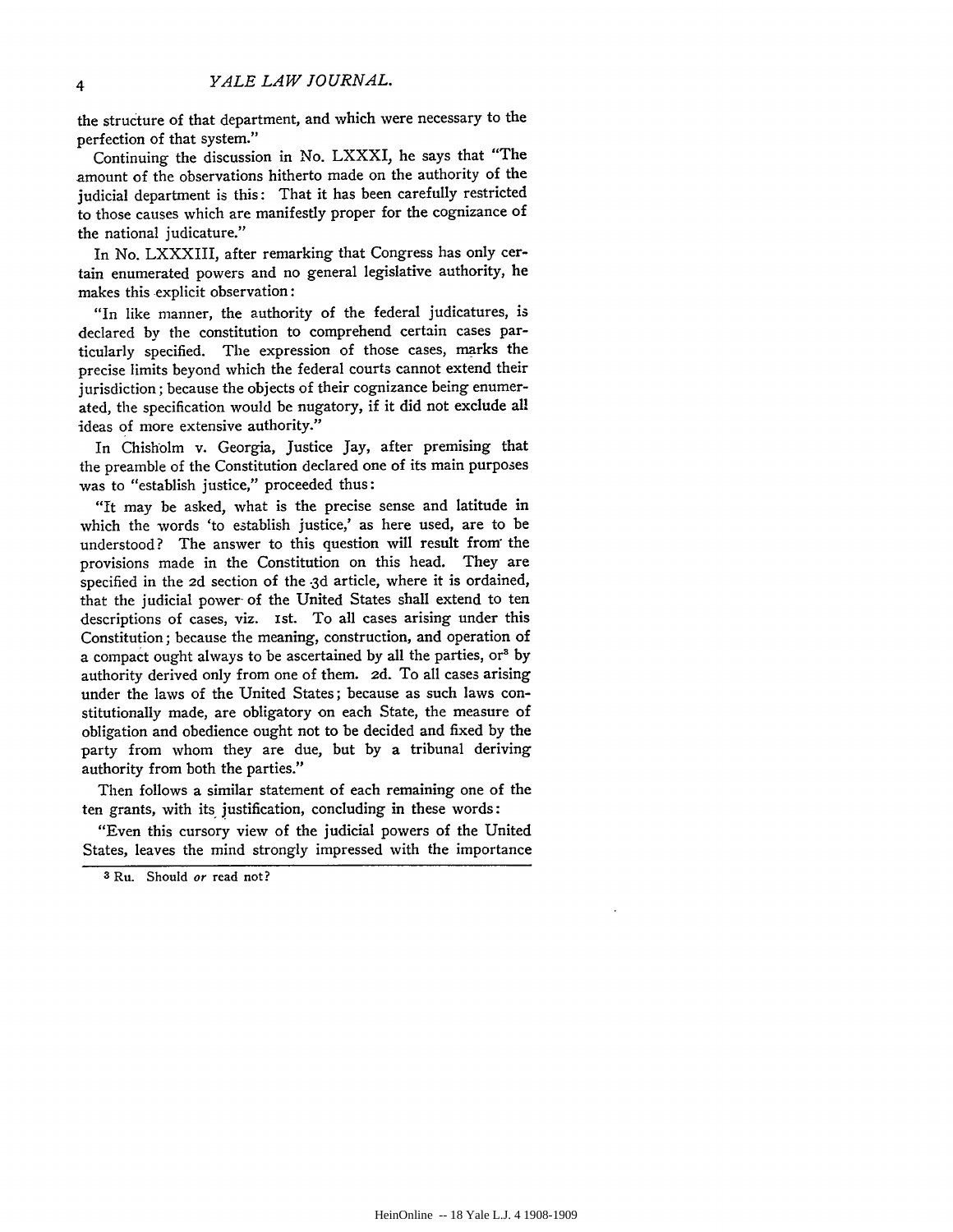of them to the preservation of the tranquility, the equal sovereignty, and the equal right of the people."<sup>4</sup>

Mr. Justice Story, in speaking for the court in the great case of Martin v. Hunter's Lessee, after saying that the language of the Constitution requires Congress to vest the whole judicial power of the United States in their courts, proceeds thus:

"It being then established that the language of this clause is imperative, the next question is as to the cases to which it shall apply. The answer is found in the Constitution itself. The judicial power shall extend to all the cases enumerated in the Constitution."

So Daniel Webster, a few years later, observed in the House of Representatives that "the Constitution defines what shall be the objects of judicial power,"<sup>5</sup> and Mr. Justice Miller, in his lectures on the Constitution, given in 1889, remarks that Art. III, Sec. II, "defines or marks out the judicial power of the United States by providing to what case it may extend."

It would seem that both on principle and authority this doctrine must be sound; but it is difficult to reconcile it with some observations in the recent case of Kansas v. Colorado, 206 U. S., 46.

"By reason of the fact," says the court (pp. 8I, 82) through Mr. Justice Brewer, "that there is no general grant of legislative power it has become an accepted constitutional rule that this is a government of enumerated powers." **. . .** "On the other hand, in Article III, which treats of the judicial department-and this is important for our present consideration-we find that section i reads that 'the judicial power of the United States, shall be vested in one Supreme Court, and in such inferior courts as the Congress may from time to time ordain and establish.' By this is granted the entire judicial power of the Nation. Section 2, which provides that 'the judicial power shall extend to all cases, in law and equity, arising under this Constitution, the laws of the United States,' etc., is not a limitation nor an enumeration. It is a definite declaration, a provision that the judicial power shall extend to-that is, shall include-the several matters particularly mentioned, leaving unrestricted the general grant of the entire judicial power. There may be, of course, limitations on that

**<sup>4</sup> 2** Dallas, 475, 476.

**<sup>5</sup>** Elliot's Debates, IV, 478.

Miller on the Constitution of the United States, **337.**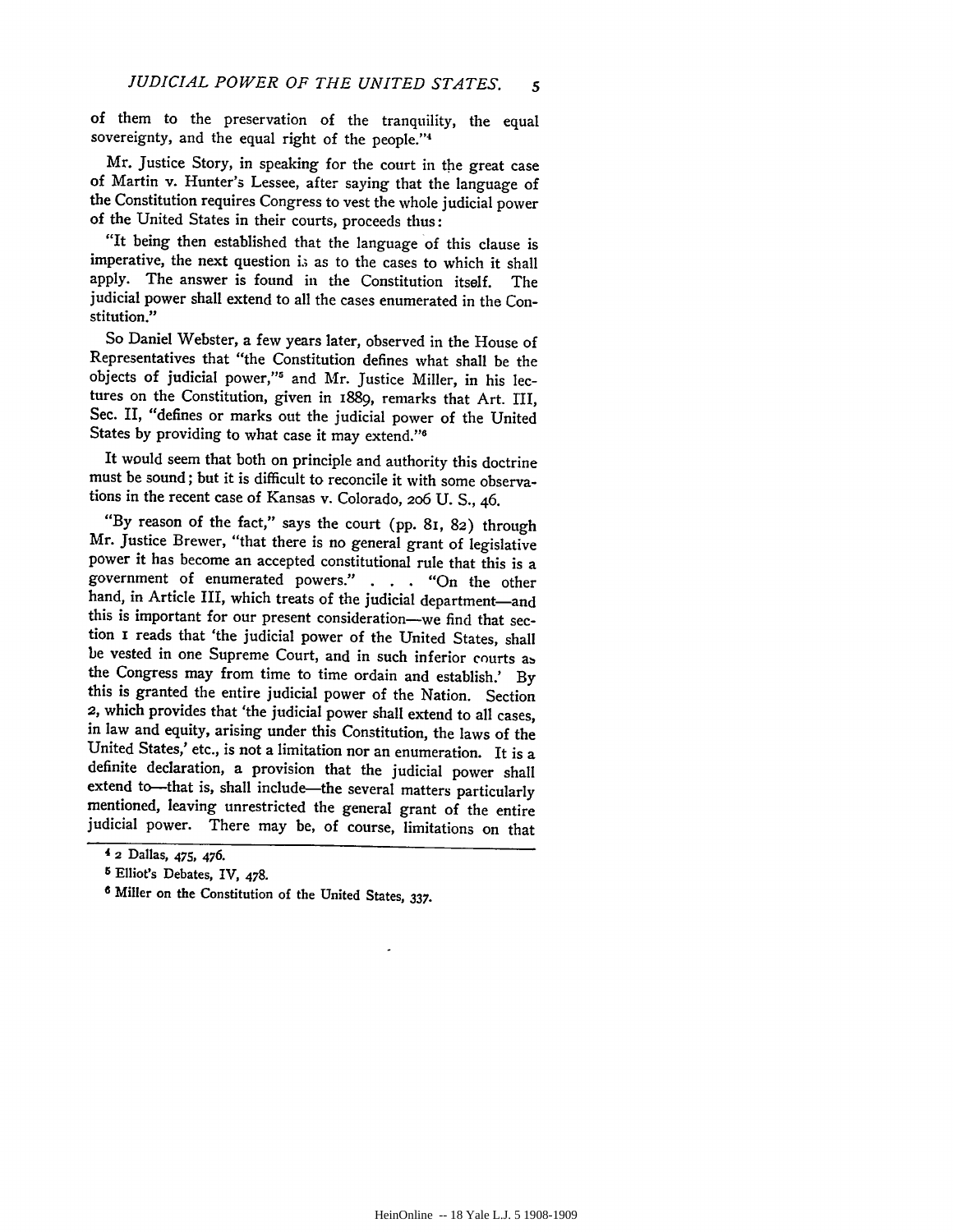grant of power, but if there are any they must be expressed, for otherwise the general grant would vest in the courts all the judicial power which the new Nation was capable of exercising."

"Speaking generally," the opinion proceeds, (p. **83)** "it may be observed that the judicial power of a nation extends to all controversies justiciable in their nature the parties to which or the property involved in which may be reached **by** judicial process; and when the judicial power of the United States was vested in the Supreme and other courts all the judicial power which the Nation was capable of exercising was vested in those tribunals, and unless there be some limitations expressed in the Constitution it must be held to embrace all controversies of a justiciable nature arising within the territorial limits of the Nation, no matter who may be the parties thereto." **. . .** "These considerations lead to the propositions that when a legislative power is claimed for the National Government the question is whether that power is one of those granted **by** the Constitution, either in terms or **by** necessary implication, whereas in respect to judicial functions the question is whether there be any limitations expressed in the Constitution on the general grant of national power."

In the same vein, the opinion thus disposes of the question as to the meaning of the Tenth Amendment, in favor of the nationalist side of the controversy **(p.** 9o).

"The argument of counsel ignores the principal factor in this article, to wit, 'the people.' Its principal purpose was not the distribution of power between the United States and the States, but a reservation to the people of all powers not granted. The preamble of the Constitution declares who framed it, *'we* the people of the United States,' not the people of one State, but the people of all the States, and Article X reserves to the people of all the States the powers not delegated to the United States. The powers affecting the internal affairs of the States not granted to the United States **by** the Constitution, nor prohibited **by** it to the States, are reserved to the States respectively, and all powers of a national character which are not delegated to the National Government **by** the Constitution are reserved to the people of the United States. The people who adopted the Constitution knew that in the nature of things they could not foresee all the questions which might arise in the future, all the circumstances which might call for the exercise of further national powers than those granted to the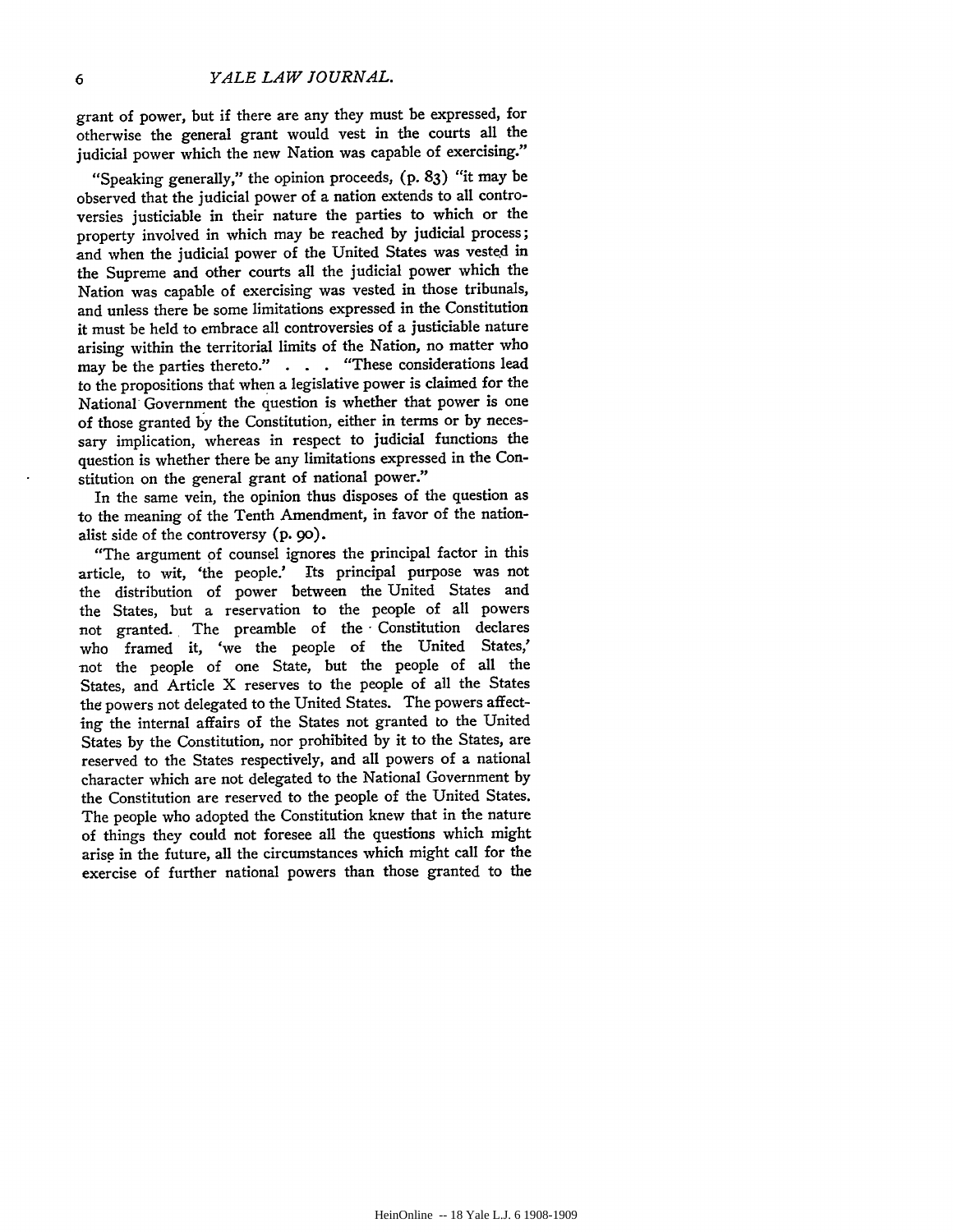United States, and after making provisions for an amendment to the Constitution by which any needed additional powers would be granted, they reserved to themselves all poweres not so delegated."

It may well be doubted whether some of the expressions which have been quoted fully represent the views of the court. If taken in their natural sense, they seem authority for the proposition that every controversy which can properly be made the subject of a law suit, and arises within the territorial limits of the United States, no matter who may be the parties thereto, may be given over by Congress for final disposition to the Federal courts. A suit, for instance, on a note of hand made by a citizen of New York in favor of and held by a citizen of New York, and there payable, could, if Congress so willed, be maintained in the Circuit Court of the United States, although no question of Federal right were in any way involved in the cause of action or in the defence.

This result is reached by assuming that the entire judicial power of the United States was granted by the Constitution in general words to the courts of the United States and that this power comprised, except so far as limitations were elsewhere expressed, all the judicial power which the new nation was capable of exercising.

A letter written by Jefferson during his last years contains this passage:

"It has long, however, been my opinion, and I have never shrunk from its expression, (although I do not choose to put it into a newspaper, nor, like a Priam in armor, offer myself its champion), that the germ of dissolution of our federal government is in the constitution of the federal judiciary; an irresponsible body (for impeachment is scarcely a scare-crow), working like gravity by night and by day, gaining a little to-day and a little to-morrow, and advancing its noiseless step like a thief, over the field of jurisdiction, until all shall be usurped from the States, and the government of all be consolidated into one. To this I am opposed; because, when all government, domestic and foreign, in little as in great things, shall be drawn to Washington as the centre of all power, it will render powerless the checks provided of one government on another, and will become as venal and oppressive as the government from which we separated."

Had our third President lived to the present day, he would have been apt to think that his forebodings were coming true.

<sup>7</sup>The Works of Thomas Jefferson, Library **Ed.,** XV, **331.**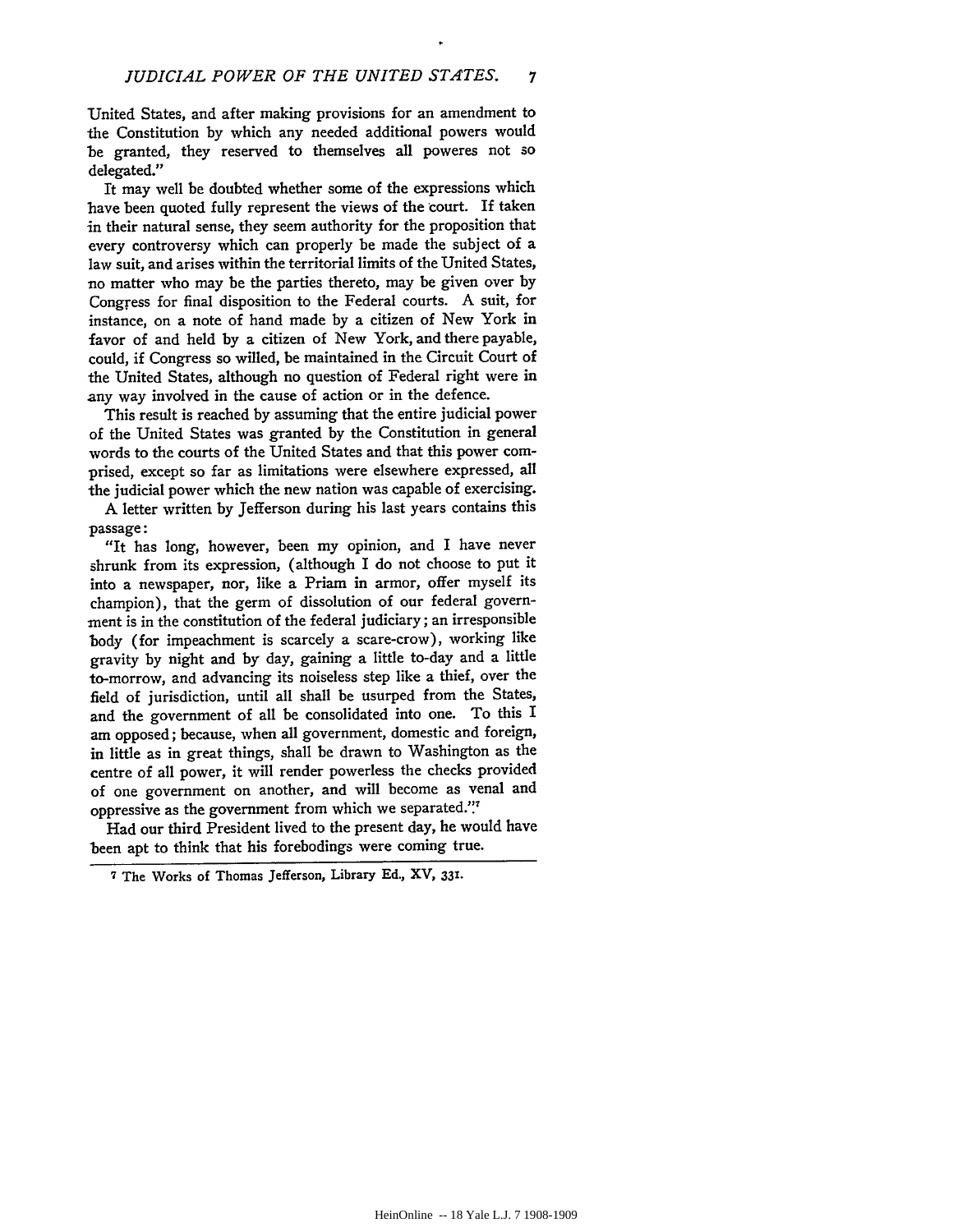It is, however, to be observed that none of the observations of the court in Kansas v. Colorado which have been quoted related to points vital to the decision.

The Constitution expressly declares that the judicial power shall extend "to Controversies to which the United States shall be a party," and "to Controversies between two or more States." Kansas had a controversy with Colorado. They could not settle it by fighting. The Constitution provided another and a peaceful remedy. Kansas resorted to it. The action which she brought involved a controversy in which the United States had or claimed an interest. They therefore could properly seek to intervene as a party, and were admitted, as such.

The original suit had on demurrer, several years before, been held to be well brought, on the ground that that it presented a controversy made justiciable by the Constitution, because it was a controversy between States. Kansas v. Colorado, 185 U. S., 125, 141. There was nothing in the facts reported by the Commissioner, to whom the cause had been referred, to shake this basis of jurisdiction. It rested on the settled principle that there were two grounds, on either of which a suit might be maintained in the Federal courts; one where the cause of action was of a kind that had been committed to their care; and one where the parties had been made subject to their power.

The observations of Mr. Justice Brewer, in which it does not appear that Mr. Justice White or Mr. Justice McKenna concurred, and for which Mr. Justice Moody was under no responsibility, (p. **I** i8) seem therefore fairly to fall within the category of *obiter dicta.*

Chief Justice Marshall, in Cohens vs. Virginia (6 Wheaton, 264) observed of one of his own greatest opinions, that while the decision which it announced was right, he had taken positions in the reasoning by which he had sought to support it which were untenable. He then proceeded to say that the Constitution gave the United States judicial power over all cases arising under the Constitution or laws of the United States without respect to parties. Many years afterwards the court declared that this last remark was an *obiter dicum,* and not to be taken as authoritative Hans vs. Lousiana, **134** U. S., **I, 20.** It would not be surprising if Mr. Justice Brewer himself should, as years go on, find an opportunity to take the course so honorably followed by Marshall in Cohens vs. Virginia. If the writer of a judicial opinion has per-